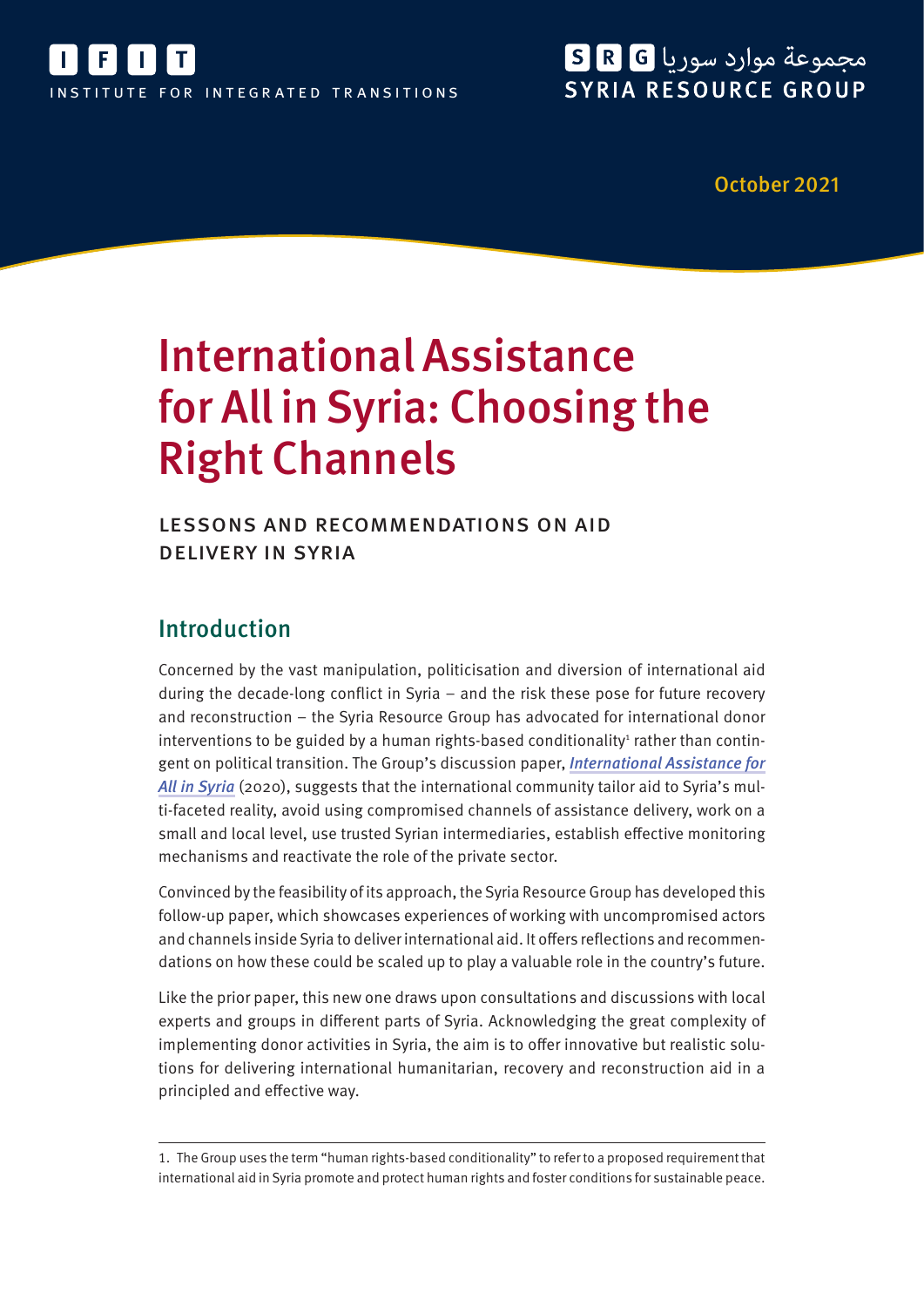## Delivering principled aid in Syria – yes, it's possible

The Syrian aid context is perplexing to say the least, with corruption and manipulation of aid carried out by different actors and in different ways and degrees from one region to the next. However, what is common in all the regions is the existence of uncompromised channels and/or structures for aid delivery and the opportunity to protect and scale them up for when Syria's reconstruction is underway.

Although security challenges vary greatly from one region to another in Syria, the actors and organisations working to deliver humanitarian aid have managed to navigate restrictions, ensuring aid reaches its intended beneficiaries. They have supported livelihood projects, job creation opportunities and women's empowerment and participation.

**In areas where regime control is dominant** and aid continues to suffer from corruption, manipulation and diversion, many local organisations have been creative in establishing structures enabling them to operate independently. Despite the risks involved, some groups in Sweida have chosen the path of operating fully under the radar, avoiding the obligatory registration that would subject them to regime control. Instead, they have sought legal protection from faith-based institutions. Others in Damascus have evaded registration by cooperating with intermediary organisations registered in Turkey or Lebanon, or have sought legal and technical support from international business enterprises operating in Damascus.

**In regions where a restrictive environment prevails due to de-facto powers** rather than regime control, organisations have managed to establish a full structure for aid delivery, capable of bypassing the authorities on the ground. In the northern countryside of Aleppo, under the umbrella of one organisation, a hybrid structure was established bringing together different local entities, whilst also working with a central office registered in Turkey to facilitate financial and technical operations (thus enabling legally independent local offices inside Syria to operate). In Turkish-controlled places such as Azaz, others have set up for-profit enterprises rather than non-profit or civil society organisations, allowing them to receive funds in the form of investment capital, rather than assistance. In turn, this has enabled them to evade the heavy restrictions that civil society organisations endure. In Idlib, where Hayat Tahrir al-Sham and its Salvation Government continue their efforts to exert more power, directorates have relied on their technical niche and a bottom-up approach. In regions such as Raqqa, where a higher degree of autonomy exists, local actors have been able to secure direct funding from donors and engage in early recovery and small-scale reconstruction through the establishment of a semi-independent reconstruction committee.

All of these examples underscore the existence of functioning aid channels that are less vulnerable to the interference and manipulation of the regime and other de-facto powers in Syria. Leveraging these channels requires a willingness by donors to embrace innovative and context-responsive approaches, and an aid architecture that allows more flexibility and decision-making autonomy to uncompromised Syrian actors while ensuring sufficient accountability and transparency. Easing the rigid lines between humanitarian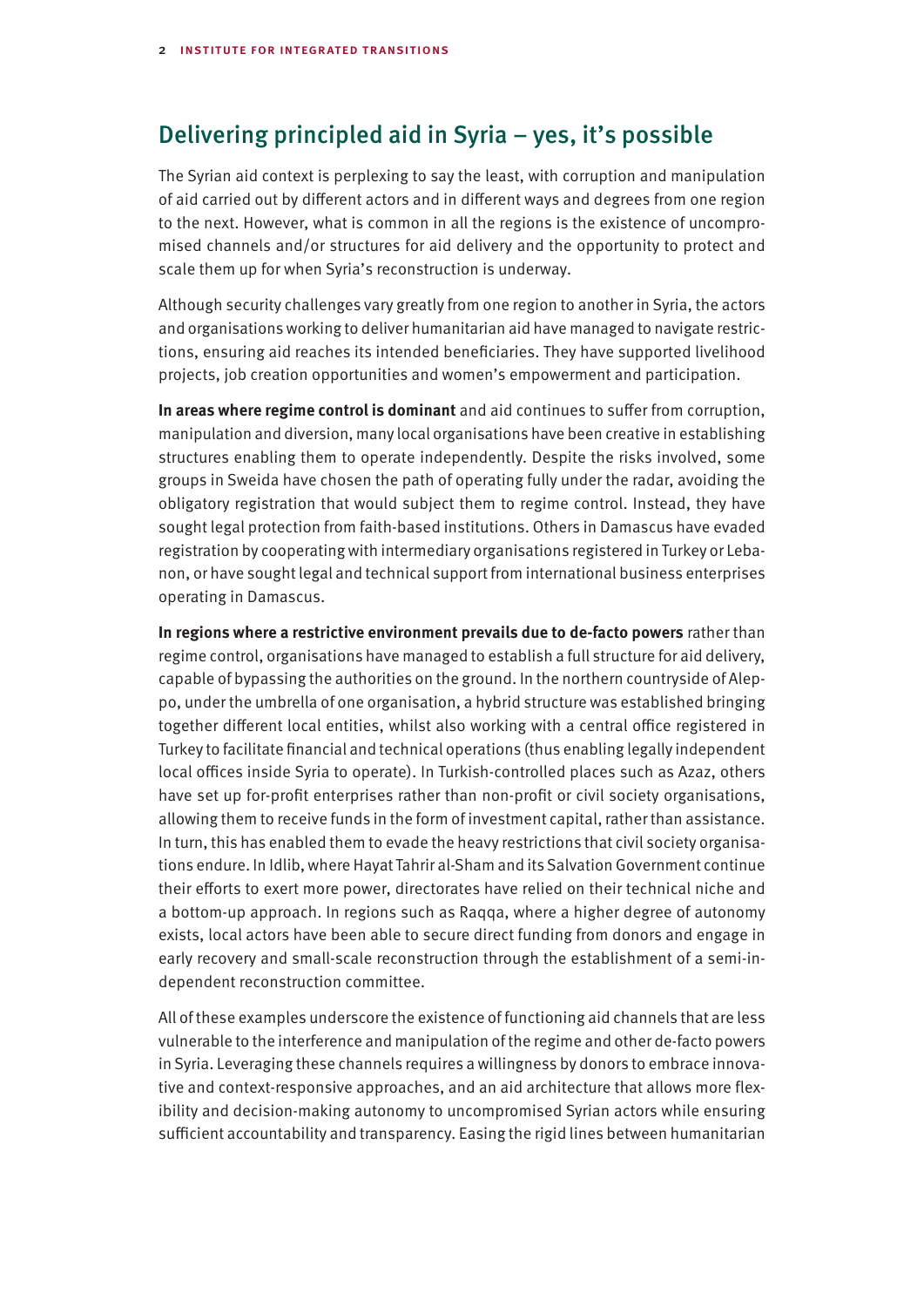and development assistance that currently prevail, and instead exploring the opportunities the humanitarian-development-peace nexus approach offers, would also be useful.

## Learning from experience

Analysing the structures and processes that have emerged in Syria to deliver assistance to the population, based on real needs and without political interference, several considerations were identified in this research regarding 1) who are credible and uncompromised channels; 2) how they can be identified, supported and scaled up; and 3) how to go about it without exposing or endangering them.

## What defines uncompromised channels?

Most interlocutors interviewed for this paper defined uncompromised channels according to two variables: 1) whose interests they represent, and 2) their ability to navigate technical and security restrictions to achieve their mission. In this regard, **actors accountable to their communities are the optimal choice**. These are less vulnerable to interference and manipulation by de-facto authorities, more immune to aid diversion, less likely to entrench conflict economies or exacerbate the country's geopolitical divisions, and more geared towards long-term sustainability and human rights principles and values.

## Which local actors can be leveraged in establishing uncompromised channels?

#### local governance structures

in regime-held areas, local governance structures have always been heavily opposed by the regime; and those that exist operate with narrow margins of independence. In other parts of the country, local governance structures have, despite early promise, become largely co-opted by the different de facto powers. With rare exceptions, they have failed to grow as bodies with independent financial resources and decision-making authority.

While such structures do not represent a legitimate uncompromised channel for aid delivery at the moment, they could become so in future. Indeed, it is desirable to help build conditions to **reactivate the role of local structures as the core of uncompromised channels for the administration of basic services**. This has already been done in some areas (eg, certain directorates in Idlib, and certain councils in Aleppo's peripheries) and it can be done in other areas if influential actors, including donors, exercise their political and financial leverage.

#### the private sector

The private sector in Syria is a largely overlooked actor in the architecture of aid delivery, despite the fact that ethical and capable private sector actors exist in all areas. As demonstrated in the case of Idlib, private companies are left to operate in isolation, with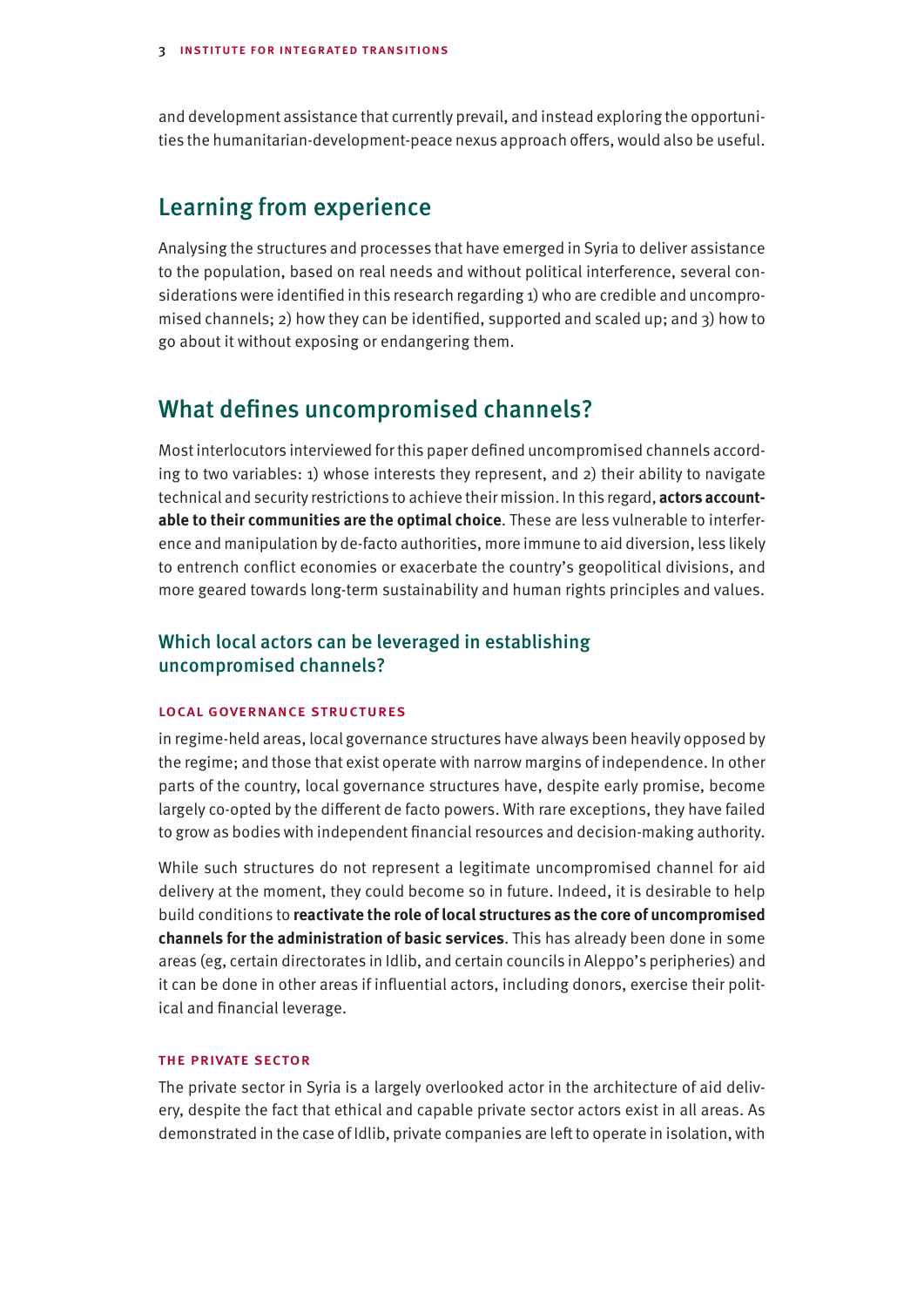no strategic leveraging of their corporate social responsibility. The situation leaves them vulnerable to attempts at co-optation by de-facto powers.

Situations like the one in Azaz, however, demonstrate the potential that cooperation with the private sector holds. Not only has the involvement of the private sector there enabled the enterprise in question to fulfil its mandate and reach its intended beneficiaries, but it has also countered the restrictions attached to the procurement of international humanitarian assistance.

Ultimately, the private sector can become an important ally with influential negotiation power vis-à-vis de-facto authorities. The international community can help by easing certain aspects of the sanctions regime that impede ethical private sector investment (eg, financial transactions).

#### faith-based organisations

Faith-based organisations are among the oldest and most established aid providers in Syria, yet their role is marginalised within the aid architecture for Syria. Very few international donors have actively and constructively sought to collaborate with these organisations.

By contrast, the role of faith-based groups is not overlooked by local communities, which have sought to develop partnerships with them, as in the case of Sweida. Indeed, local communities are capable of identifying inclusive, non-discriminatory and uncompromised faith-based groups whose role can be leveraged by the international community to facilitate and protect the work of small and medium-sized civil society groups whose work, in turn, is critical to the delivery of principled aid on the ground.

#### civil society groups and community-based organisations

Local civic groups are the most critical actors in ensuring sustainable, capable and uncompromised structures of aid delivery in Syria. Yet, they are mostly placed at the bottom of the food chain, with limited financial resources to operate efficiently and insufficient decision-making authority. Worse, they have often been forced to meet unusually onerous donor requirements to qualify for funding, finding their agendas largely overridden by those of international actors.

Yet, local civil society and community-based organisations are the most grounded and connected to local communities and can best identify realistic channels for principled aid delivery. The challenge is in making them attractive partners for donors, especially for less mainstream groups. If the international community can grant Syrian organisations more recognition and flexibility – as in the case of Sweida and the creation of aid structures in Aleppo's northern countryside – aid can be less vulnerable to diversion and more accountable to local priorities.

Ultimately, it is responsiveness and accountability to community needs and interests that truly distinguishes good from bad aid. They hold the power of local knowledge that needs to be respected and cultivated. They are the ones who have the capacity and legitimacy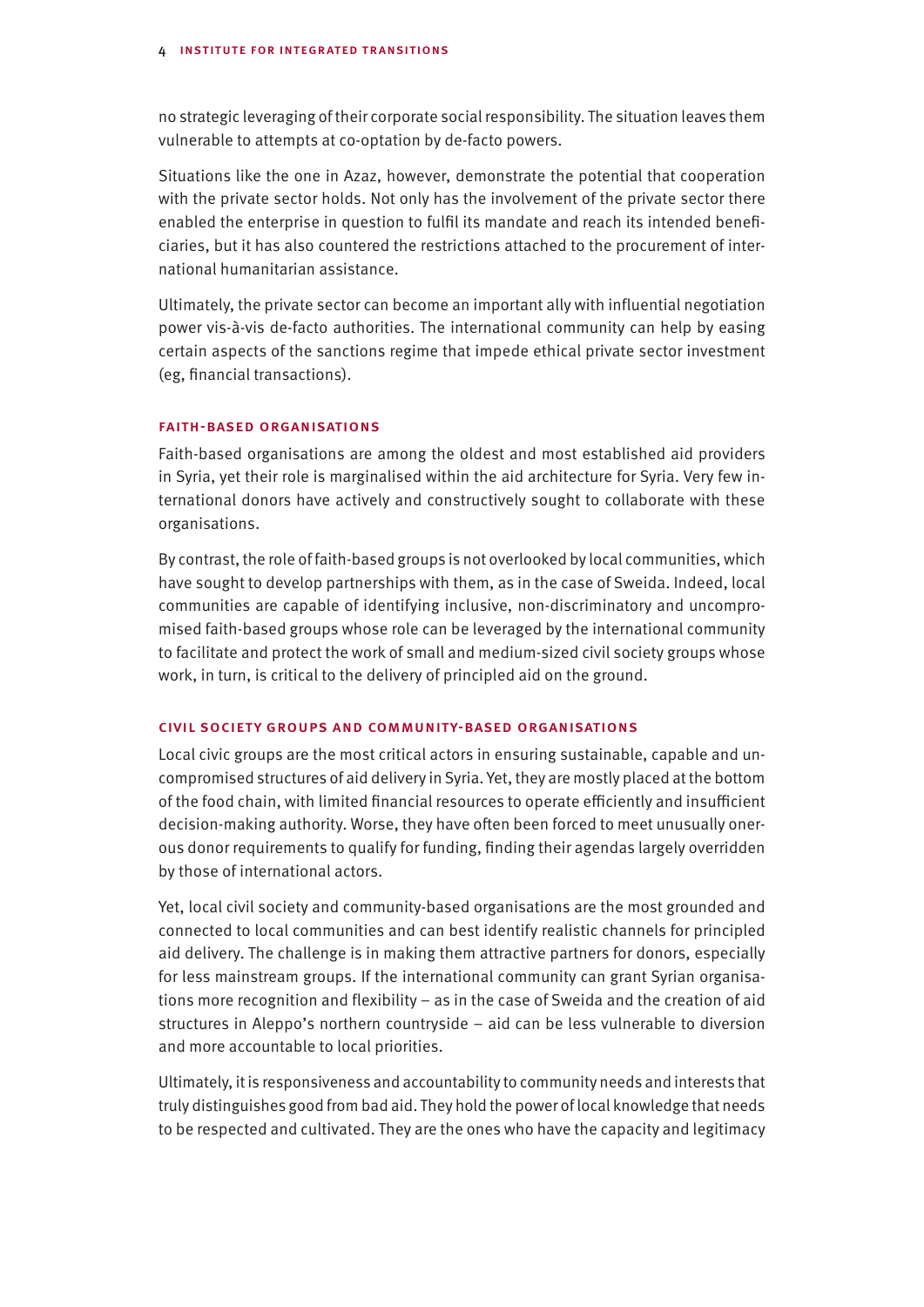to vet and validate decisions on the ground, and the ones who can identify when aid is being diverted, and to whose benefit. The role of local communities can, and needs to, be leveraged in a spirit of joint enterprise.

## How can international actors facilitate the establishment of uncompromised channels?

#### the need to innovative

An **aid architecture that allows more flexibility and gives more decision-making authority to uncompromised Syrian actors while ensuring sufficient levels of accountability** is crucial to overcome flaws and vulnerabilities in current practice. The architecture requires reducing the rigid lines between humanitarian and development assistance and exploring the opportunities that the humanitarian-development-peace nexus offers.

#### the need for a legitimate financial channel

Most of the uncompromised structures of aid delivery identified in Syria suffer from extreme restrictions related to financial transfers. Working with uncompromised channels requires **creating a payment mechanism that is compliant with the restrictive measures in Syria**, yet enables actors to work legally despite sanctions. The Syria Resource Group is currently advancing thinking regarding the feasibility of a Syria-specific payment mechanism.

#### the need for an independent and effective monitoring system

Most current aid delivery channels suffer from a lack of transparent and effective monitoring mechanisms. This can be attributed to funding rules, aid distribution protocols, and the complex environment of a war economy, all of which have allowed corruption and diversion to grow. To counter this, an independent monitoring system is needed – one which prioritises the role of local communities in vetting, validating and evaluating the work of international and local actors as they plan, design and implement their programmes. Such a system could set out the monitoring criteria to be adopted by the aid architecture. Inter-organisational partnerships could be part of the solution.

### How can successful models be replicated or scaled up?

Although there are risks associated with scaling up successful models and drawing too much attention to them, there are operational aspects worth protecting and developing. In particular, it is important to **focus on technical expertise and building governance models that derive legitimacy from the ground, thus giving extra protection to uncompromised actors**. Investing in a targeted mapping of relevant local actors is another important way to facilitate the identification of actors who can play an innovative intermediary role or help identify others with the requisite technical skills, local legitimacy and effective infrastructure (eg, the health directorates in Idlib).